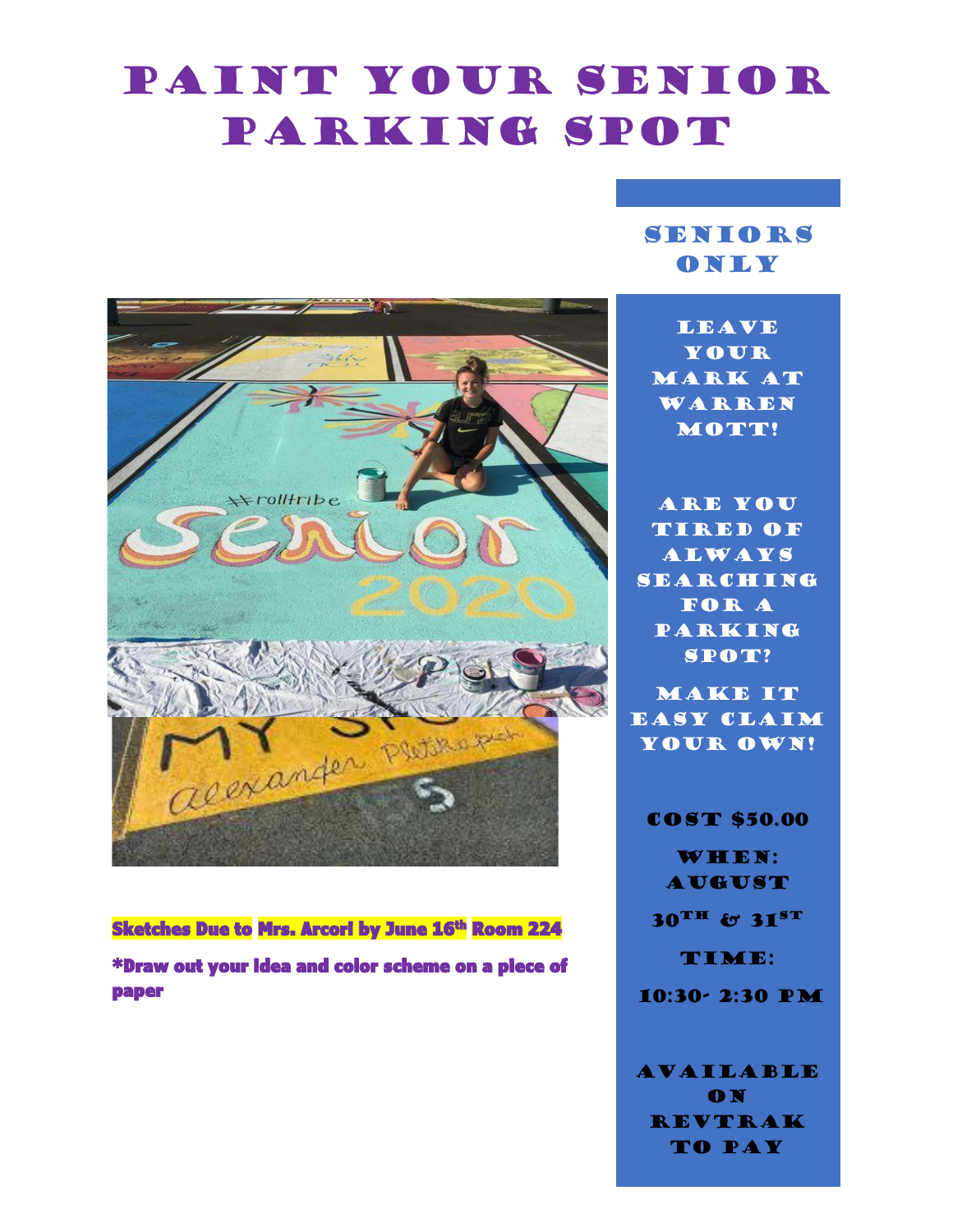## **Warren Mott Senior Parking Spot Painting 2022-2023**

## **How it works:**

- Pick up an application from yearbook staff or in main office
- **Beginning in July, Via Revtrak pay the bookkeeper \$50.00** for the ability to paint your own parking spot (you must already have a parking permit on file with security), 20.00 is a deposit and will be refunded to the Senior student **AFTER** they paint over their parking spot before graduation. Failure to paint over your spot will **forfeit** your 20.00.
- Fill out the approval form, sign the contract, and submit your sketch by **Aug 20 th 2022 email to Karcori@wcskids.net**
- The Warren Mott Senior Parking Painting will take place during **on Tuesday August 30 th & Wednesday Aug 31st** . The painting will occur after school on designated days during the week- no painting will be allowed at any other time. **From 10:30- 2:30 pm**
- Bring your own paint and supplies (brushes, rollers, painter's tape, paint).
- If there is a spot you want that is currently painted feel free to paint over it with whatever color you are doing for your design.

## **Design Guidelines:**

- No drug/alcohol references
- No profanity/obscene gestures
- No nudity/sexual references
- Design cannot come within one feet of the district painted lines
- Design must be approved BEFORE you start painting. Any artwork depicting items, symbols or language deemed inappropriate by Yearbook staff or administration will not be permitted.
- ANY GRAFFITI, SLANDER, UNAPPROVED PAINTING, VANDALISM OR DESTRUCTION OF PROPERTY WILL RESULT IN DISCIPLINARY ACTION.

## **Painting Guidelines:**

- No spray paint
- No reflective paint
- Water-based latex paint ONLY
- There must be one foot unpainted border between your design and the district painted parking lines.
- Painting is only allowed on the designated painting days- **NO OTHER PAINTING IS PERMITTED.**
- Each senior must paint over their design with black paint before the end of the school year or they will forfeit their \$20.00 deposit to the school.

**I recognize, as a member of the Class of 2023 , that the painting of Senior parking spaces is a privilege, and understand that Warren Mott High School Administration have the right to revoke this privilege at their discretion for acts on the part of seniors negatively representing the student body and/or violations of school policy. If I break the student code of conduct in any way and my administrator feels an appropriate punishment is to lose my painted parking spot I forfeit my 20.00 deposit as well and will NOT be refunded for the original amount paid. I assume full responsibility for my actions and behavior and shall hold neither Warren Mott High School nor Warren Consolidated School District liable for an act or occurrence. I realize that it is my responsibility to adhere to regulations regarding this senior privilege.**

| Email                | Cell # |  |
|----------------------|--------|--|
| Signature of Student | Date   |  |
| Signature of Parent  | Date   |  |